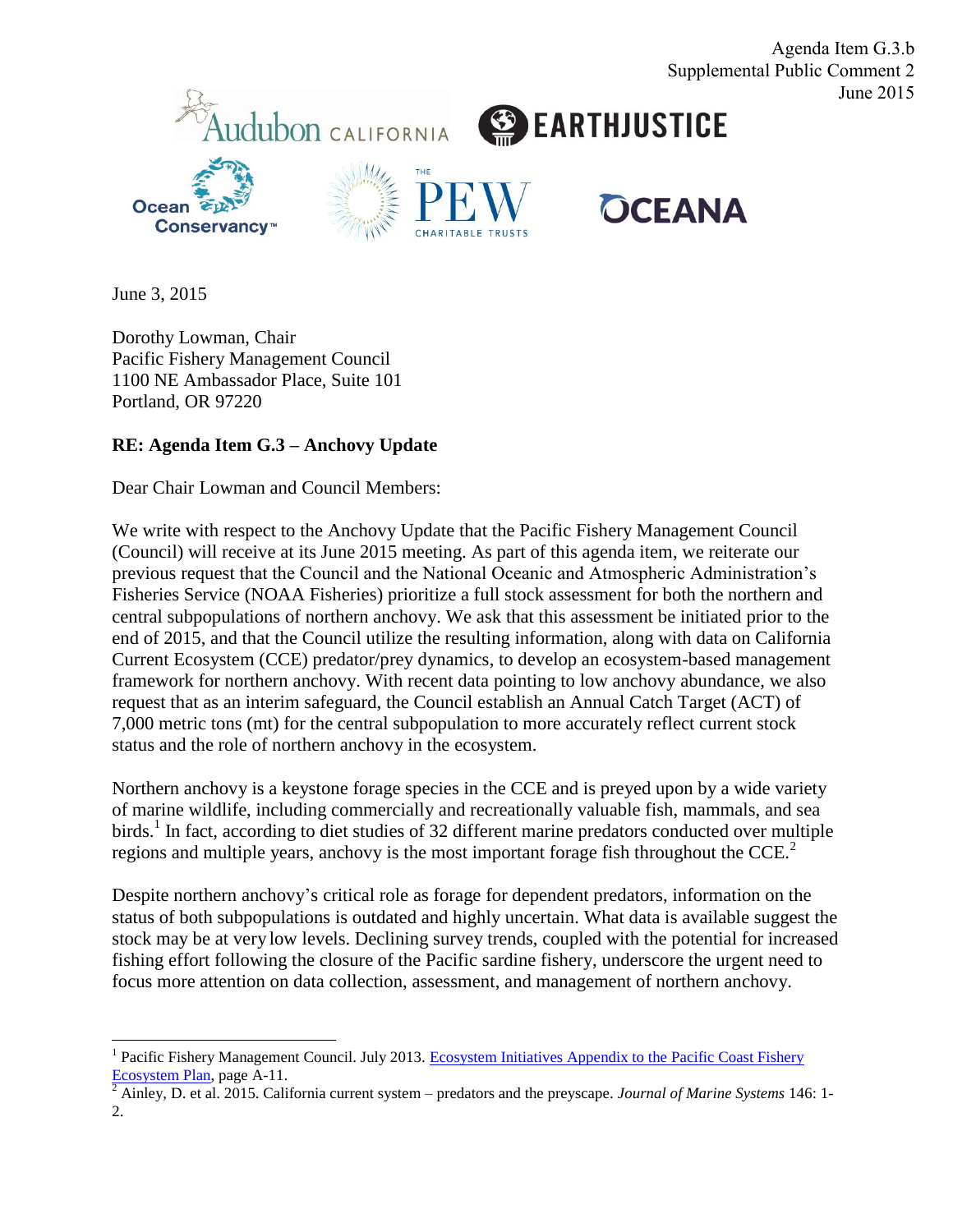Specifically, we request that the Council:

- Request that NOAA Fisheries initiate a stock assessment for both subpopulations of northern anchovy by the end of 2015, to be completed in 2016.
- Utilize this new stock assessment and associated modeling data to develop a long-term strategy for sustainably managing the northern anchovy fishery, including an ecosystembased harvest control rule.
- Until an updated and ecosystem-based control rule is in place, adopt an ACT of 7,000 mt for the central subpopulation of northern anchovy in response to concerns over stock size, predator needs, and fishing effort.
- Request that the Council's Scientific and Statistical Committee (SSC) review a forthcoming abundance estimate of northern anchovy being conducted by scientists from the Farallon Institute.

Below we discuss these recommendations in more detail.

#### **Initiate a stock assessment for northern anchovy**

In order to manage northern anchovy with a higher degree of certainty, the Council must obtain sufficient information on both stock status and ecosystem role. Currently, there is no reliable information on the abundance of either the northern or central subpopulation of northern anchovy. The biomass estimate for the northern subpopulation is based on outdated and insufficient information, while the central subpopulation was last assessed in 1995.

The few data points that we can look to only compound the uncertainty surrounding the status of northern anchovy. Recent survey cruises conducted by the Southwest Fishery Science Center have detected declining numbers of northern anchovy eggs (including a complete absence of eggs during the Spring 2013 survey)<sup>3</sup>, suggesting a downward trend in abundance. In particular, one of the major findings for the Southern California Current in the 2013 Integrated Ecosystem Assessment, based on CalCOFI abundance surveys, was that "larval anchovy abundance continued a declining trend over the last thirty years to the lowest abundance since 1951."<sup>4</sup> This pattern of anchovy decline was also evident in rockfish recruitment surveys through 2014, as presented in the latest "State of the California Current" CalCOFI Report.<sup>5</sup> (See Appendix to this letter containing multiple indices of recent anchovy abundance.)

Meanwhile, landings of northern anchovy have fluctuated between roughly 2,000 and 20,000 mt over the last 15 years, with coastwide catch exceeding 10,500 mt in 2014 – the highest level since  $2008<sup>6</sup>$  More recently, year-to-date landings in 2015 have already surpassed 7,600 mt in

 $\overline{a}$ <sup>3</sup> NOAA Fisheries, Southwest Fishery Science Center, Continuous Underway Fish Egg Sampler Distribution Maps [for Sardine, Anchovy, and Jack Mackerel](https://swfsc.noaa.gov/textblock.aspx?Division=FRD&id=16135)

<sup>&</sup>lt;sup>4</sup> Wells, B. K. et al. 2013. [CCIEA Phase III Report 2013: Ecosystem Components, Fisheries –](http://www.noaa.gov/iea/Assets/iea/california/Report/pdf/5.Coastal%20pelagics%20forage_2013.pdf) Coastal Pelagic and [Forage Fishes,](http://www.noaa.gov/iea/Assets/iea/california/Report/pdf/5.Coastal%20pelagics%20forage_2013.pdf) page C-12.

<sup>&</sup>lt;sup>5</sup> Leising, A. W. et al. 2014. State of the California Current 2013-14: El Nino Looming. [CalCOFI Rep., Vol 55,](http://www.calcofi.org/publications/calcofireports/v55/Vol_55_SOTCC_51-87.pdf) Figure 22.

<sup>&</sup>lt;sup>6</sup> PacFIN. March 18, 2015. Pacific States Marine Fisheries Commission. Washington, Oregon, and California All [Species Report 307](http://pacfin.psmfc.org/pacfin_pub/data_rpts_pub/all_sp_rpts_pub/r307_woc14.txt)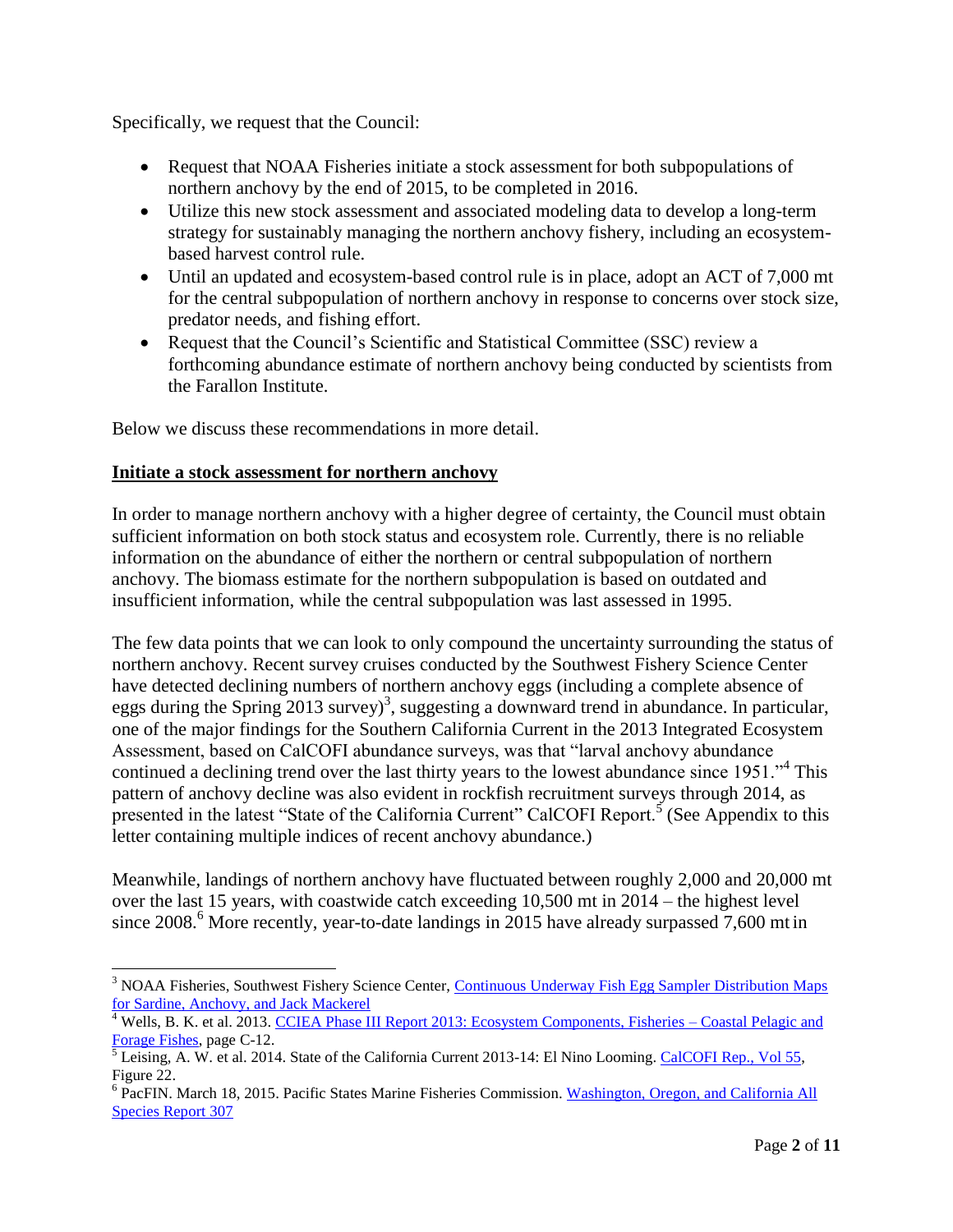California alone.<sup>7</sup> We note that these levels of catch exceed the maximum catch allowed under the Northern Anchovy Fishery Management Plan (prior to Amendment 8 and its transition to the Coastal Pelagic Species Fishery Management Plan) of 7,000 mt when the stock was below 300,000 mt.

These trends, coupled with a paucity of reliable and current information on this keystone forage species, demonstrate an urgent need for an updated anchovy assessment. The potential for increased fishing effort on northern anchovy stemming from the closure of the 2015-2016 Pacific sardine fishery further amplifies this need. Consequently, we ask that the Council and NOAA Fisheries expedite an assessment of both the northern and central subpopulations of northern anchovy. We appreciate that the Council has recently discussed the importance of an updated assessment, and that NOAA Fisheries has indicated it intends to begin work on this effort by 2016.<sup>8</sup> However, given the collapsed condition of the Pacific sardine population and the potential for ripple effects from a suspension of directed fishing, we request that a northern anchovy stock assessment be initiated prior to the end of this year.

Having current and reliable information on northern anchovy will allow the Council to act with greater certainty in setting catch levels that provide for sustainable fishing activity as well as for the maintenance of adequate forage for marine wildlife, a key objective of the Coastal Pelagic Species (CPS) Fishery Management Plan (FMP).<sup>9</sup> This information will also advance the transition to ecosystem-based fishery management by providing resource managers with a clearer picture on coastal pelagic species abundance, forage availability, food web dynamics, and ultimately how our West Coast fisheries impact and are impacted by marine ecosystems.

To this end, a full and updated stock assessment is a necessary first step toward focusing increased management and science attention on both subpopulations of northern anchovy. Once completed, this assessment should be utilized to develop a long-term strategy for sustainably managing the northern anchovy fishery, including adoption of an ecosystem-based harvest control rule that reflects current biological and socio-economic conditions.

A recent settlement agreement regarding Amendment 13 to the CPS FMP requires that NOAA Fisheries compile and examine scientific information pertaining to Minimum Stock Size Thresholds (MSST) for both subpopulations of northern anchovy, and develop recommendations and a report to the Council by September 2016. <sup>10</sup> While this must be done regardless of an updated anchovy assessment, such an assessment would provide more reliable data for determining MSST values that meet National Standard 1 guidelines.<sup>11</sup>

In sum, newer and better information on northern anchovy will allow the Council to set biological reference points, status determination criteria, and catch levels for this stock with a much higher degree of certainty; prevent overfishing; better understand the cyclical nature of

<sup>&</sup>lt;sup>7</sup> California Department of Fish and Wildlife. June 2, 2015. [2015 Coastal Pelagic Species Landings Summary](https://nrm.dfg.ca.gov/FileHandler.ashx?DocumentID=93487&inline=true)

<sup>&</sup>lt;sup>8</sup> NOAA Fisheries. November 2013. PFMC Agenda Item E.1.c, Supplemental Southwest Fisheries Science Center **[PowerPoint](http://www.pcouncil.org/wp-content/uploads/E1c_SUP_FSC_PPT_NOV2013BB.pdf)** 

<sup>&</sup>lt;sup>9</sup> PFMC. September 2011. [Coastal Pelagic Species Fishery Management Plan](http://www.pcouncil.org/wp-content/uploads/CPS_FMP_as_Amended_thru_A13_current.pdf) as amended through Amendment 13, page 12.

<sup>&</sup>lt;sup>10</sup> *Oceana v. Pritzker*, No. 13-16183 (9<sup>th</sup> Cir. 2015) (dismissing appeal pursuant to Settlement Agreement).

 $11$  50 C.F.R. § 600.310(e)(2)(ii)(B).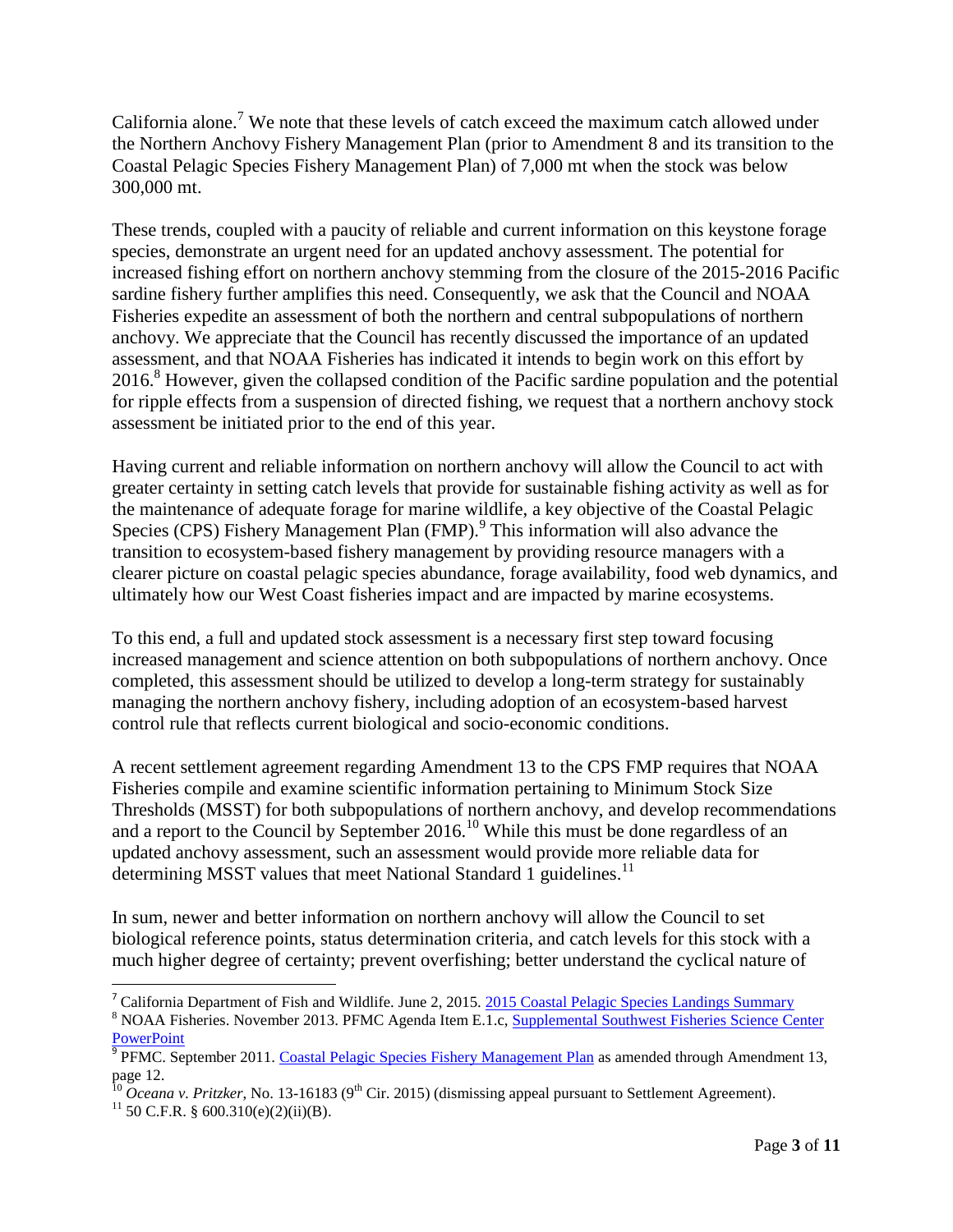anchovy and its relationship to Pacific sardine; better manage the entire CPS assemblage; maintain the role of northern anchovy in the ecosystem; and ultimately manage all of the Council's fisheries with an ecosystem-based approach.

### **In the near term, adopt an ACT of 7,000 mt for the central subpopulation of northern anchovy**

Until a new stock assessment can be completed and an ecosystem-based harvest control rule is in place, we ask that the Council adopt an ACT of 7,000 mt for the central subpopulation of northern anchovy. The CPS FMP, which was originally the Northern Anchovy FMP, once contained a broader set of management measures for northern anchovy, including a harvest control rule with a CUTOFF value of 300,000 mt, below which the catch level was capped at 7,000 mt (provided the stock was above the MSST of 50,000 mt).<sup>12</sup> This harvest protocol was designed so that fishing only occurred at high levels of abundance, consistent with the explicit goal of ensuring a forage reserve for marine predators. In fact, the reproductive success of brown pelicans was among the performance metrics used to evaluate harvest control rules and ultimately justify the control rule selected in the Northern Anchovy FMP. The current management measures for northern anchovy do not include any of these important elements.

In the absence of updated information about or active management of the central subpopulation, we request that the Council adopt an ACT that adheres to its most recent understanding of what constitutes an appropriate landings cap. Adding a biological reference point in the form of an interim ACT to the current management benchmarks for northern anchovy would improve the likelihood that a forage reserve is maintained, especially given recent egg and acoustic survey information indicating low stock biomass.

Establishing an ACT below the existing Annual Catch Limit (ACL) will also allow the Council to act with a level of precaution commensurate with the degree of uncertainty surrounding current stock size. According to recent Council documents, the central subpopulation is assumed to be roughly 410,000 mt but as discussed above, this assumption is based largely on information from more than 20 years ago and does not reflect recent survey data suggesting a downward trend in abundance. A key aspect of CPS management widely acknowledged by the Council is that these stocks undergo large natural fluctuations in abundance; the use of outdated information or historic averages therefore fails to account for periods of low natural abundance, such as the one we are likely presently experiencing.

Consequently, the current status determination criteria and biological reference points for northern anchovy's central subpopulation cannot be shown with confidence to meet the forage needs of dependent predators. Recent landings data for the central subpopulation may be cause for additional concern. As described above, landings in 2014 were at their highest level since 2008; this year, landings at Monterey Bay ports have increased over the last several weeks, with the total as of June 2 at more than  $7,600$  mt.<sup>13</sup> For weeks where data is available, weekly landings of anchovy in California from January 1 to April 28 ranged between 141 and 962 mt,

l  $12$  PFMC. November 1990. Sixth Amendment to the Northern Anchovy Fishery Management Plan.

<sup>&</sup>lt;sup>13</sup> California Department of Fish and Wildlife. June 2, 2015. [2015 Coastal Pelagic Species Landings Summary](https://nrm.dfg.ca.gov/FileHandler.ashx?DocumentID=93487&inline=true)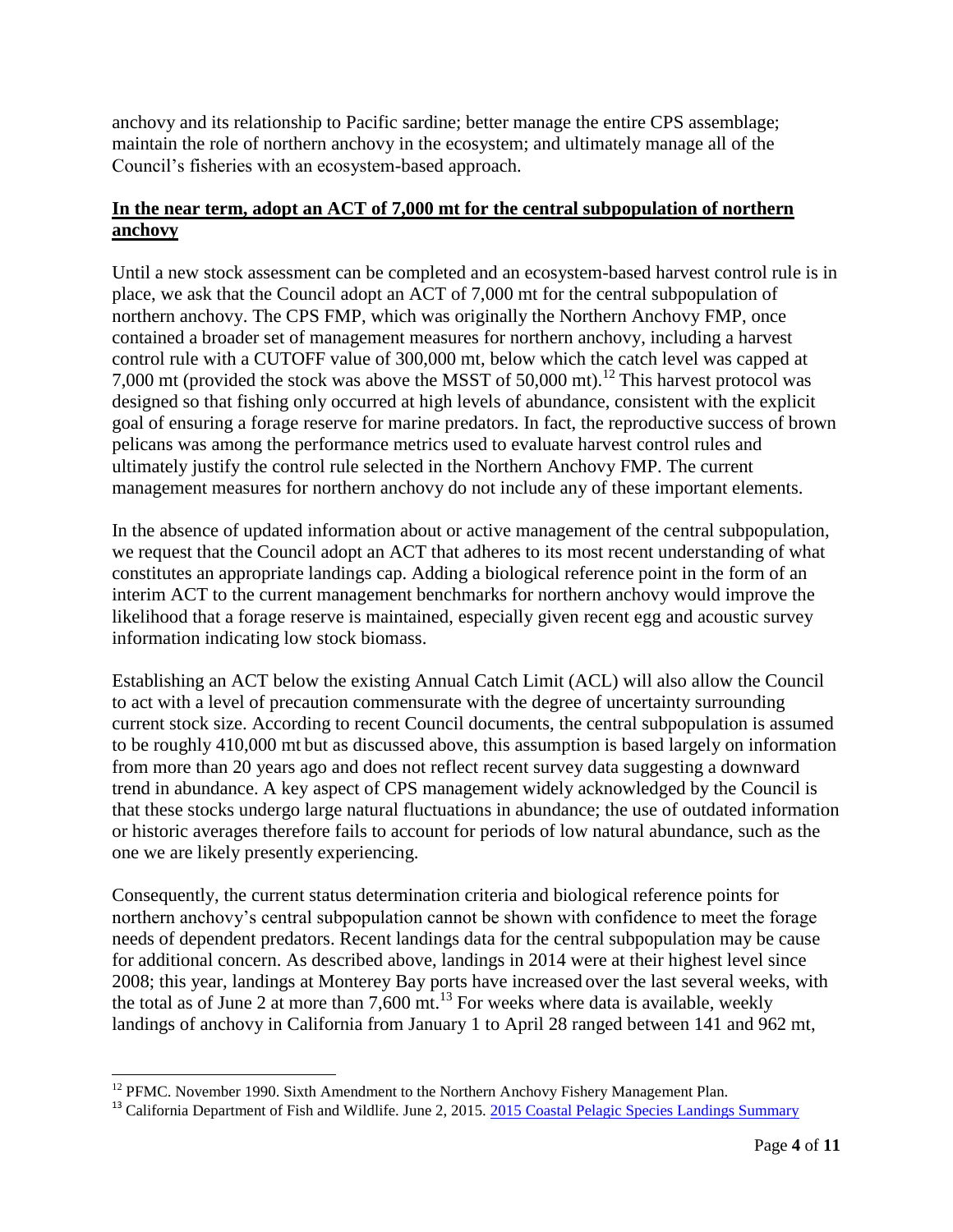with daily landings occasionally exceeding 100 mt (due to confidentiality limitations, data is only available for weeks during which three or more vessels made landings).<sup>14</sup>

As this year's landings may be on the rise, we note that anchovy, like many forage species, are especially vulnerable to fishing pressure at lower levels of abundance. Because northern anchovy travel in schools that can be more easily caught, landings could continue to increase despite low abundance, a dynamic that has the potential to both mask and exacerbate population declines.<sup>15</sup>

Absent a more comprehensive understanding of the status of anchovy, the adoption of an interim ACT of 7,000 mt would allow the Council to better meet at least two key goals of its CPS FMP: to provide adequate forage for dependent species and to prevent overfishing in light of the stock potentially being at very low relative levels.<sup>16</sup> Further, adopting an ACT for the central subpopulation of northern anchovy comports with Council guidance, which holds that, "Along with optimum yield (OY) considerations, an HG [Harvest Guideline] or ACT may be utilized below an ACL or sector-specific ACL to account for management uncertainty..."<sup>17</sup> An interim ACT of 7,000 mt would help buffer against the significant uncertainty associated with this datapoor stock.

#### **Request SSC review of a forthcoming abundance estimate of northern anchovy**

Scientists affiliated with the Farallon Institute, led by Dr. Alec MacCall, are currently working on an abundance estimate for the central subpopulation of northern anchovy. The estimate is anticipated to be completed this summer and will be based on the strong positive relationship between fish abundance during their egg and larval stages and abundance of spawning adults. The analysis's main objectives are to develop appropriate time- and area-weighted abundance indices based on CalCOFI net samples; use regression models to develop correlations of larval indices against historical biomass estimates; compare the new index to the one recent biomass estimate; and recommend approaches for sampling and analysis to enhance full stock assessments in the future.

We believe this abundance estimate will represent the best available scientific information on stock status and provide a more reliable basis for anchovy management. To that end, we ask that the Council request a review of the estimate by the SSC, such that the SSC can provide any appropriate recommendations in response and include an evaluation as part of its report to the Council at either the September or November 2015 meeting. It is our hope that SSC review of the Farallon Institute's abundance estimate will augment and enhance the Council's discussion of the anchovy assessment white paper agenda item scheduled for the November meeting.

Each of the above requests is underpinned by the vital significance of northern anchovy to the CCE and its predators, and a corresponding need to take an ecosystem-based approach to

 $\overline{\phantom{a}}$ <sup>14</sup> Protasio, Chelsea. May 2015. California Department of Fish and Wildlife.

<sup>&</sup>lt;sup>15</sup> Pikitch, E. et al. 2012. Little Fish, Big Impact: Managing a crucial link in ocean food webs. Lenfest Ocean Program. Washington, DC.

<sup>&</sup>lt;sup>16</sup> PFMC. September 2011. [Coastal Pelagic Species Fishery Management Plan](http://www.pcouncil.org/wp-content/uploads/CPS_FMP_as_Amended_thru_A13_current.pdf) as amended through Amendment 13, page 12.

<sup>&</sup>lt;sup>17</sup> PFMC. December 2014. Status of the Pacific Coast Coastal Pelagic Species Fishery and Recommended [Acceptable Biological Catches,](http://www.pcouncil.org/wp-content/uploads/2014_CPS_SAFE_Text_FINAL.pdf) page 28.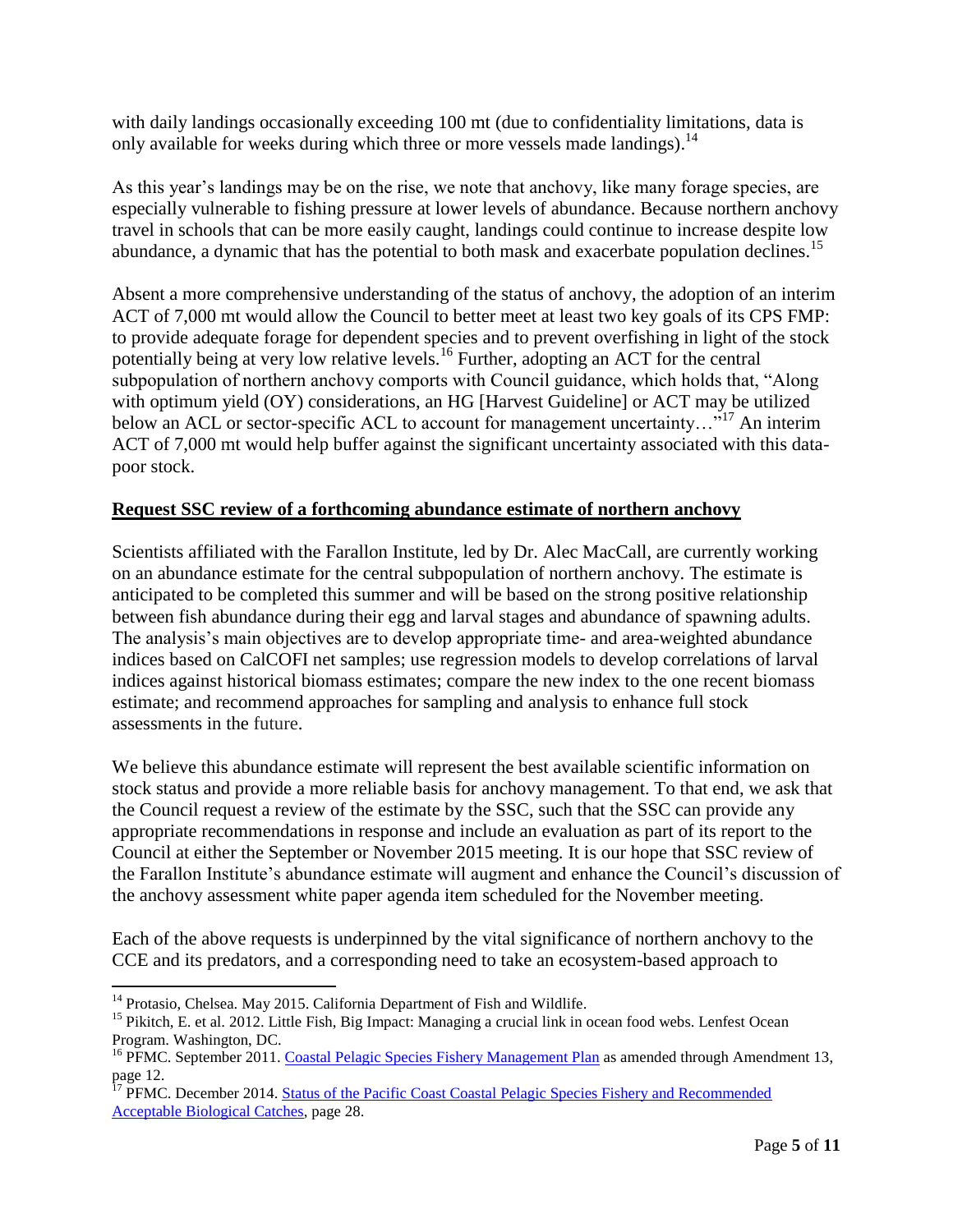management of northern anchovy and the rest of the CPS assemblage. According to two separate and complementary new analyses, anchovy is the single most important prey species for California Current seabirds,<sup>18</sup> and the first or second most important for the broader suite of predators, such as humpback whales, chinook salmon, dolphins, and pinnipeds.<sup>19</sup> Numerous seabirds including California brown pelican; shorttailed, sooty, Buller's, flesh-footed, pinkfooted, and black-vented shearwaters;<sup>20, 21, 22</sup> common murre; rhinocerous auklet; Craveri's murrelet; Scripps's murrelet; and California least tern rely on anchovy for one or more seasons of the year.<sup>23</sup> Recently published analyses of seabird and forage fish distribution and abundance in the CCE show that a substantial decline in seabird abundance in the northern portion of the southern CCE (from around Point Conception, California, northward) – a rate of decline of 2.2% per annum from 1987-2011 – is attributable to declines in anchovy abundance and availability.<sup>24</sup>

California brown pelicans are particularly dependent on abundance and availability of anchovies in close proximity to colonies during their pre-breeding and breeding periods.<sup>25, 26</sup> Anchovies comprised 33% -100% of the diets of breeding pelicans in six years of surveys that took place at the U.S. Channel Islands between 1991 and 2005, including two years where anchovies comprised 100% of the diet.<sup>27</sup> Since 2010, biologists have noted a general decline in California brown pelican reproductive success, culminating in a near-total nesting failure in 2012 and 2013. In 2014, biologists reported the first-ever range-wide breeding failure of brown pelicans, from the Gulf of California through the U.S. Channel Islands.<sup>28</sup> At the Channel Islands, biologists analyzed a range of possible causes, including contaminants, disease, and disturbance effects, and concluded that local prey availability during the breeding season is most likely the primary cause of these reproductive failures.<sup>29</sup>

These recent breeding failures serve as a stark indication of the need to focus greater management and science attention on northern anchovy. When the U.S. Fish and Wildlife Service removed brown pelicans from Endangered Species Act protection in 2009, it based its

 $\overline{\phantom{a}}$ 

<sup>&</sup>lt;sup>18</sup> Szoboszlai, A.I. et al. (In Revision) Forage species in predator diets: Synthesis of data from the California Current. Ecological Informatics.

 $19$  Ainley, D. et al. 2014. Towards ecosystem based-fishery management in the California Current System – Predators and the preyscape: a workshop. Unpublished report to the National Fish and Wildlife Foundation. Point Blue Conservation Science, Petaluma, California. Point Blue contribution number 1979.

<sup>&</sup>lt;sup>20</sup> Lyday, S. et al. 2013. [Shearwaters as ecological indicators: towards predicting fish catch in the California Current](https://app.box.com/s/o3cf5a2xssm3qvu19r9q/1/1161890651/10450888935/1)

<sup>21</sup> Szoboszlai, A.I. et al. Ibid.

 $^{22}$  Sydeman, W. et al. 2001. Climate change, reproductive performance and diet composition of marine birds in the southern California Current system, 1969-1997. Progress in Oceanography 49: 309-329.

 $^{23}$  Thayer, J. et al. 2008. Forage fish of the Pacific Rim as revealed by diet of a piscivorous seabird: synchrony and relationships with sea surface temperature Can. J. Fish. Aquat. Sci. 65: 1610–1622.

<sup>&</sup>lt;sup>24</sup> Sydeman, W. et al. 2015. [Climate–ecosystem change off southern California: Time-dependent seabird predator–](http://www.faralloninstitute.org/Publications/SydemanEtal2015DeepSeaRes.pdf) [prey numerical responses.](http://www.faralloninstitute.org/Publications/SydemanEtal2015DeepSeaRes.pdf) Deep-Sea Research II 112:158-170.

 $^{25}$  Anderson, D. et al. 1980. Brown pelicans as anchovy stock indicators and their relationships to commercial fishing. CalCOFI Rep., Vol. XXI, 1980.

<sup>&</sup>lt;sup>26</sup> Anderson, D. et al. 1982. Brown pelicans: influence of food supply on reproduction. OIKOS 39: 23-31.

<sup>&</sup>lt;sup>27</sup> Harvey, L. March 2013. California Brown Pelican reproductive decline on the Channel Islands colonies.

California Institute of Environmental Studies. Unpublished data.

<sup>&</sup>lt;sup>28</sup> Preliminary data presented by Dan Anderson (Mexico) and Laurie Harvey (Channel Islands) at phone meeting of the Pacific Brown Pelican Rangewide Technical Working Group. May 2014. Convened by USFWS Region 8. Carlsbad, CA.

 $29$  Harvey, L. 2013. Ibid.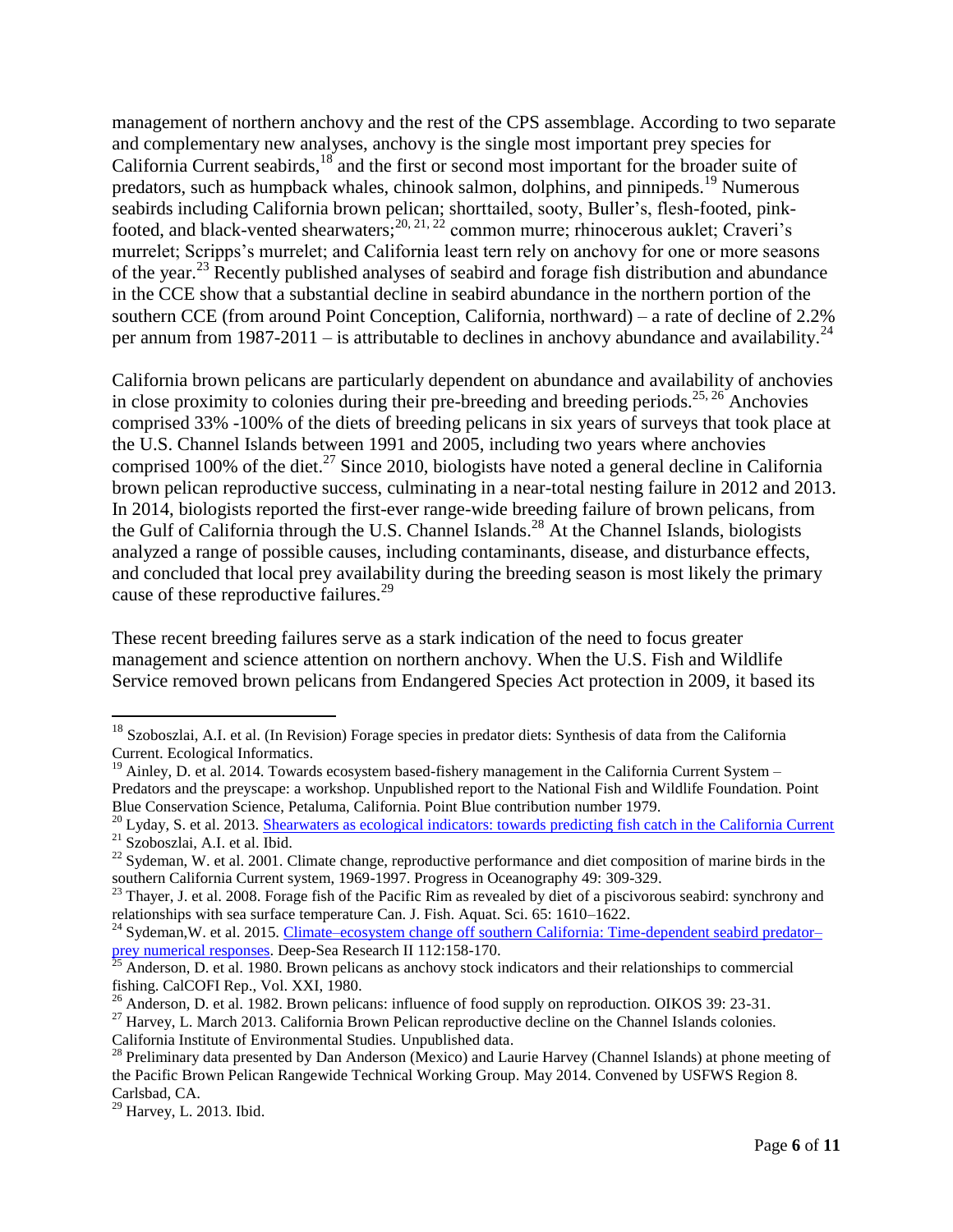decision to do so in part on the assumption that the CPS FMP would ensure a forage reserve for brown pelicans.<sup>30</sup> Yet from an ecosystem perspective, the Council cannot truly accomplish the CPS FMP's objective of maintaining adequate forage for dependent predators without having sufficient knowledge on the abundance and status of northern anchovy. Until that information is available and can be applied to management of northern anchovy, an ecosystem-based approach calls for managers to act with a high level of precaution, as we are requesting here. The increased recognition that fishing can amplify natural stock declines in forage species, combined with recent indicators of low anchovy biomass in the CCE, further highlight the need for both precaution and management attention.

To this end, we also support the U.S. Fish and Wildlife Service's request that the Council consider the information provided by the Service regarding recent California brown pelican mortality events and breeding failures and evaluate whether additional management measures are needed to ensure that an adequate forage reserve of northern anchovy is maintained over the long term for brown pelicans and other marine predators in the  $\text{CCE}$ <sup>31</sup>

## **Conclusion**

In conclusion, we ask that the Council prioritize a new stock assessment for both subpopulations of northern anchovy and utilize the resulting information to develop an ecosystem-based management framework for the species. In the interim, we request that the Council adopt an ACT of 7,000 mt due to concerns over stock size, increased landings, and predator needs. Finally, we ask that the Council seek the SSC's review of a forthcoming abundance estimate of the central subpopulation of northern anchovy to help further inform the Council's broader discussion of assessment methodology and planning.

Thank you for your consideration, and for your work to ensure sustainable fishing and healthy ocean ecosystems.

Sincerely,

 $\overline{a}$ 

anna Winstei

Anna Weinstein Andrea Treece Marine Program Director Staff Attorney Audubon California **Earth**iustice

<sup>30</sup> Federal Register / Vol. 74, No. 220 / Tuesday, November 17, 2009 / Rules and Regulations. 50 CFR 17 Endangered and Threatened Wildlife and Plants; Removal of the Brown Pelican (*Pelecanus occidentalis*) From the Federal List of Endangered and Threatened Wildlife, Final Rule.

<sup>&</sup>lt;sup>31</sup> U.S. Fish and Wildlife Service. May 2015. [Report to Pacific Fishery Management Council](http://www.pcouncil.org/wp-content/uploads/2015/05/G3a_USFWS_Rpt_JUN2015BB.pdf) re: Agenda Item G.3.a [for June 2015 Council Meeting](http://www.pcouncil.org/wp-content/uploads/2015/05/G3a_USFWS_Rpt_JUN2015BB.pdf)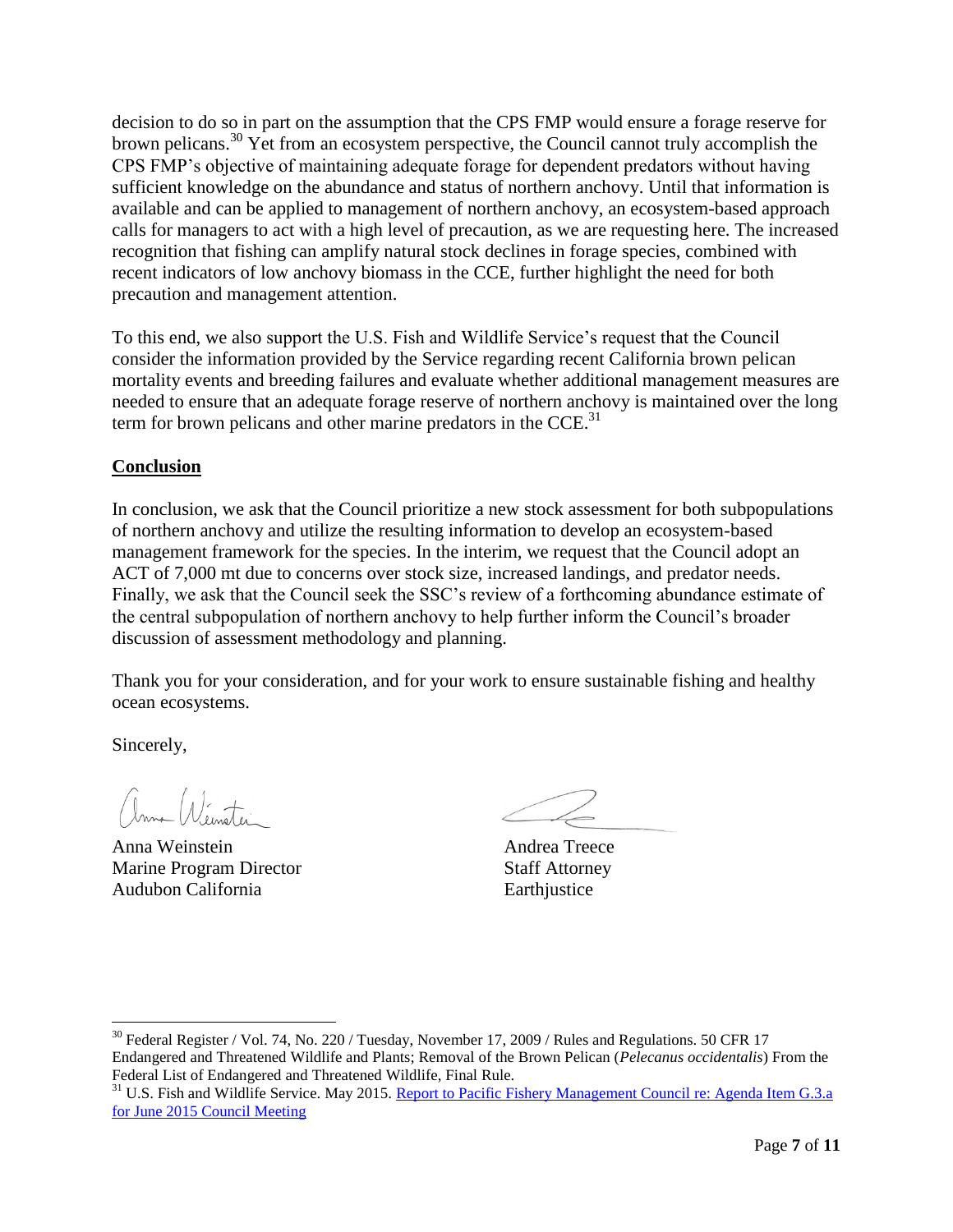Countings

Corey Ridings Paul Shively

Goff Stech

Geoffrey Shester, Ph.D. California Campaign Director Oceana

Paul Abrig

Policy Analyst Project Director, U.S. Oceans, Pacific Ocean Conservancy The Pew Charitable Trusts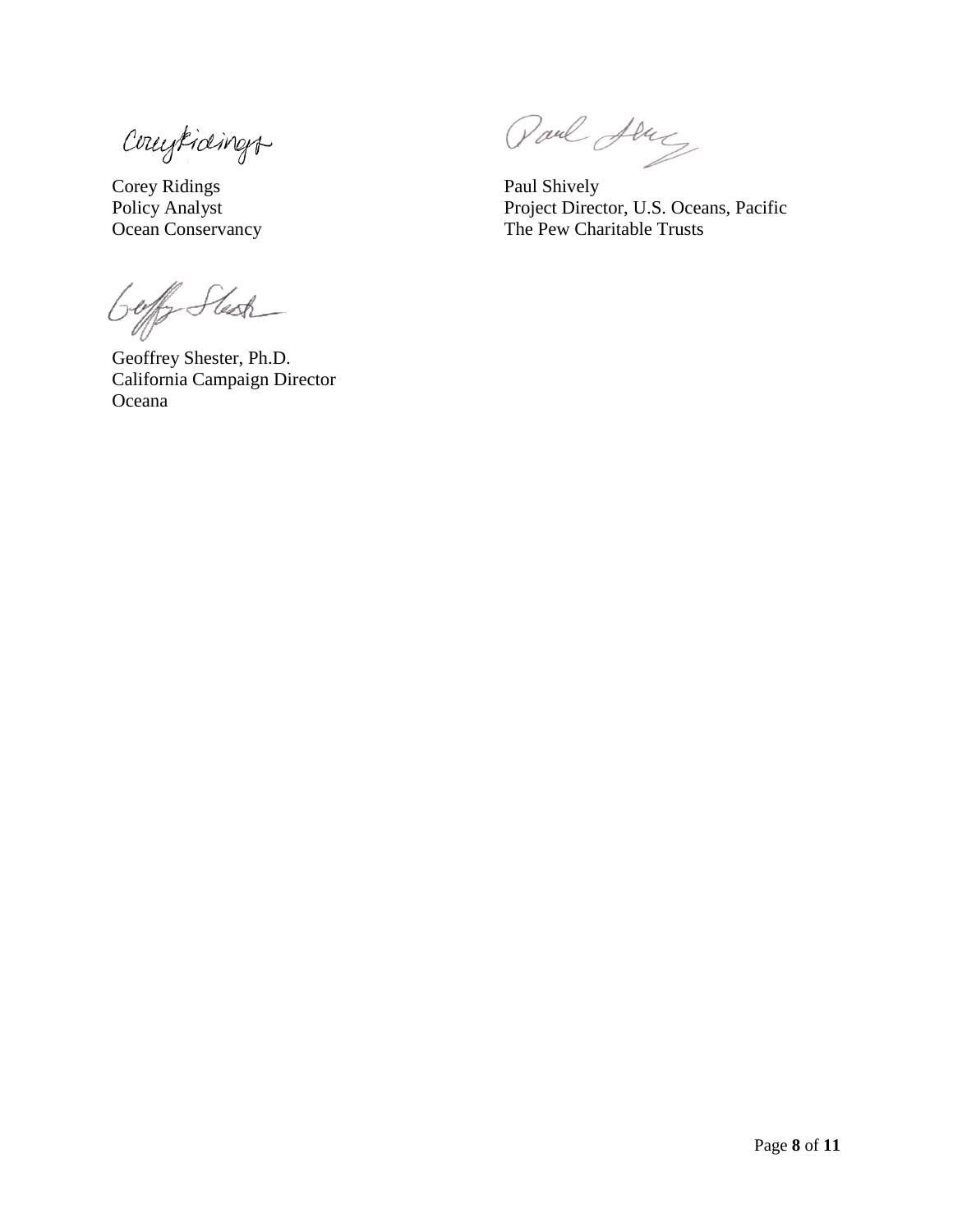

# **Appendix: Available Data from Survey Indices of Northern Anchovy Abundance**

Figure 22. Long-term standardized anomalies of several of the most frequently encountered pelagic forage species from rockfish recruitment survey in the core (central California) region (1990-2014) and the southern and northern California survey areas (2004-14, excluding 2012 for the northern area).

From Leising, A. W. et al. 2014. State of the California Current 2013-14: El Nino Looming. [CalCOFI Rep., Vol 55:](http://www.calcofi.org/publications/calcofireports/v55/Vol_55_SOTCC_51-87.pdf) 51-87, Figure 22.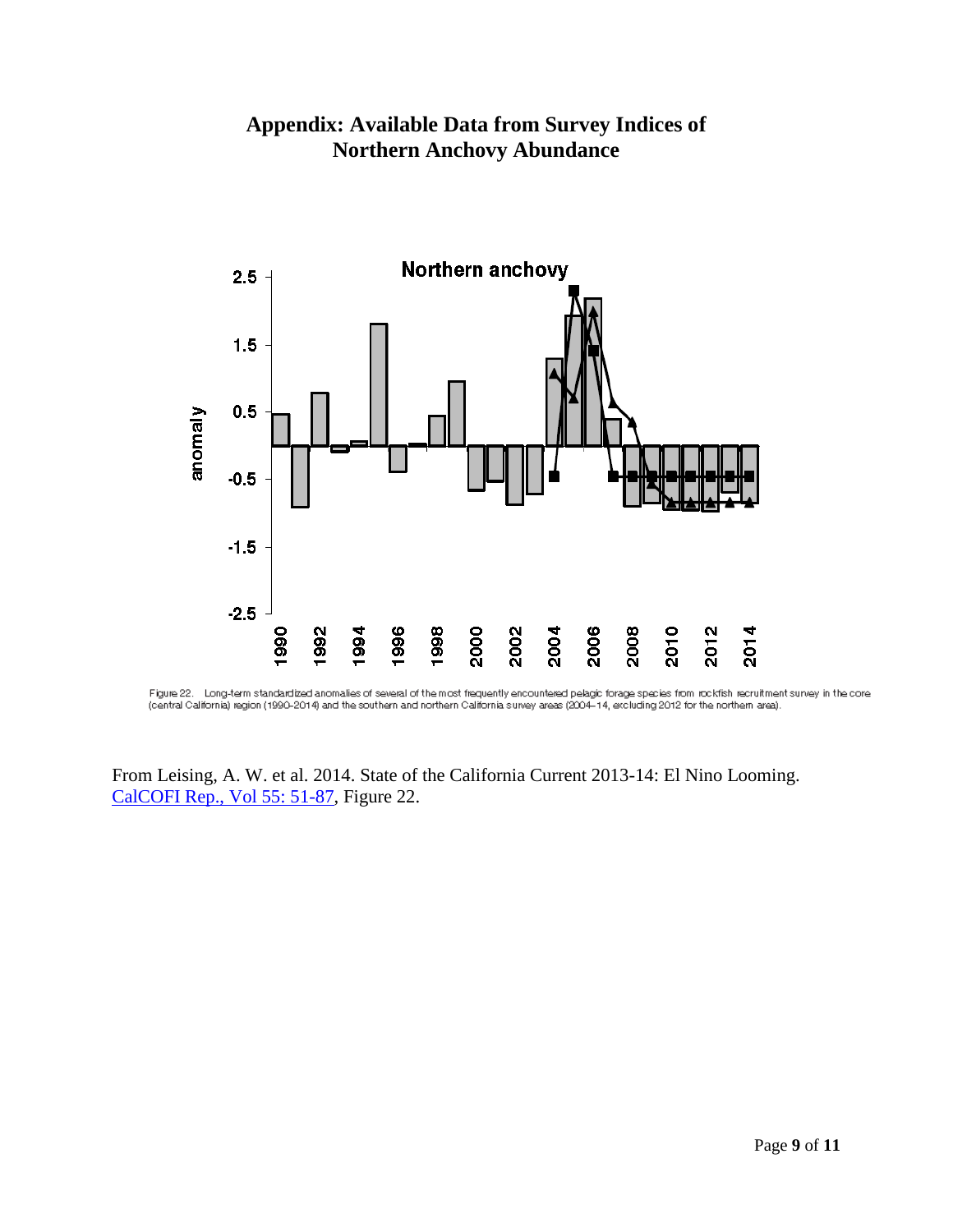

Figure C2. Southern California Forage, CalCOFI. Most time series are plotted in a standard format. Dark green horizontal lines show the mean (dotted) and  $\pm 1.0$  s.d. (solid line) of the full time series. The shaded green area is the last 5-years of the time series, which is analyzed to produce the symbols to the right of the plot. The upper symbol indicates whether the trend over the last 5-years increased, or decreased by more than 1.0 s.d., or was within one 1.0 s.d of the long-term trend. The low symbol indicates whether the mean of the last 5 years was greater than  $(+)$ , less than  $(-)$  or within  $(·)$  one s.d. of the long-term mean.

From Wells, B. K. et al. 2013. [CCIEA Phase III Report 2013: Ecosystem Components, Fisheries](http://www.noaa.gov/iea/Assets/iea/california/Report/pdf/5.Coastal%20pelagics%20forage_2013.pdf)  – [Coastal Pelagic and Forage Fishes,](http://www.noaa.gov/iea/Assets/iea/california/Report/pdf/5.Coastal%20pelagics%20forage_2013.pdf) Figure C2 (A).